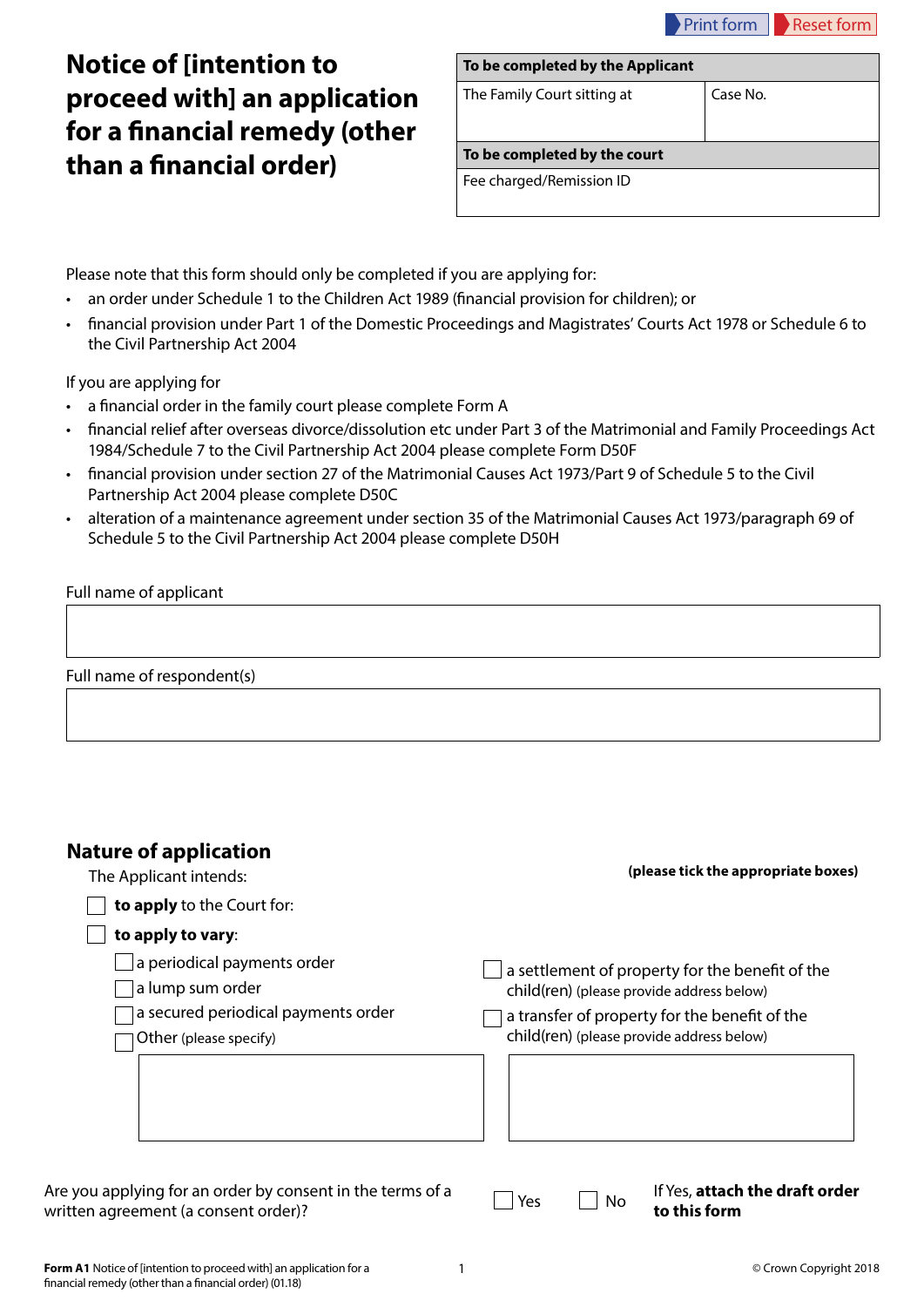# 1. Further details of the financial application

| . Further details of the financial application                  |      |                                                                                                                                                                                                                              |
|-----------------------------------------------------------------|------|------------------------------------------------------------------------------------------------------------------------------------------------------------------------------------------------------------------------------|
| complete this section:                                          |      | If an application is made for any periodical payments or secured periodical payments for children please                                                                                                                     |
| of children; or                                                 |      | there is a written agreement made before 5 April 1993 about maintenance for the benefit of children;<br>there is a written agreement made on or after 5 April 1993 about maintenance for the benefit                         |
| for a stepchild or stepchildren                                 |      | there is no agreement, tick any of the boxes below to show if you are applying for payment:                                                                                                                                  |
| to meet expenses arising from a child's disability              |      | in addition to child support maintenance already paid under a Child Support Agency assessment                                                                                                                                |
|                                                                 |      | to meet expenses incurred by a child in being educated or training for work                                                                                                                                                  |
| habitually resident in the United Kingdom                       |      | when either the child or the person with care of the child or the absent parent of the child is not                                                                                                                          |
| payments.                                                       |      | If none of the above applies, the court may not have jurisdiction to hear the application for periodical                                                                                                                     |
| No<br>Yes                                                       |      | Has the Child Support Agency made any calculation of maintenance in respect of the child(ren)                                                                                                                                |
|                                                                 |      | If Yes, state briefly your reasons for making this application to the court including any reasons why the Child<br>Support Agency is no longer dealing with your claim or any reasons why you need additional maintenance to |
| top up payments made through the Child Support Agency:          |      |                                                                                                                                                                                                                              |
|                                                                 |      |                                                                                                                                                                                                                              |
|                                                                 |      |                                                                                                                                                                                                                              |
| Are you applying for a financial remedy in relation to a child? |      |                                                                                                                                                                                                                              |
| No<br>  Yes                                                     |      |                                                                                                                                                                                                                              |
| complete the statement of truth)                                |      | (If Yes, please complete the tables below for each child continuing on additional sheets if necessary, and then                                                                                                              |
| Name of child 1                                                 |      |                                                                                                                                                                                                                              |
| Date of birth                                                   |      |                                                                                                                                                                                                                              |
| Gender                                                          | Male | Female                                                                                                                                                                                                                       |

| Relationship to Applicant                                |  |
|----------------------------------------------------------|--|
| Relationship to Respondent                               |  |
| Country of residence (if not<br><b>England or Wales)</b> |  |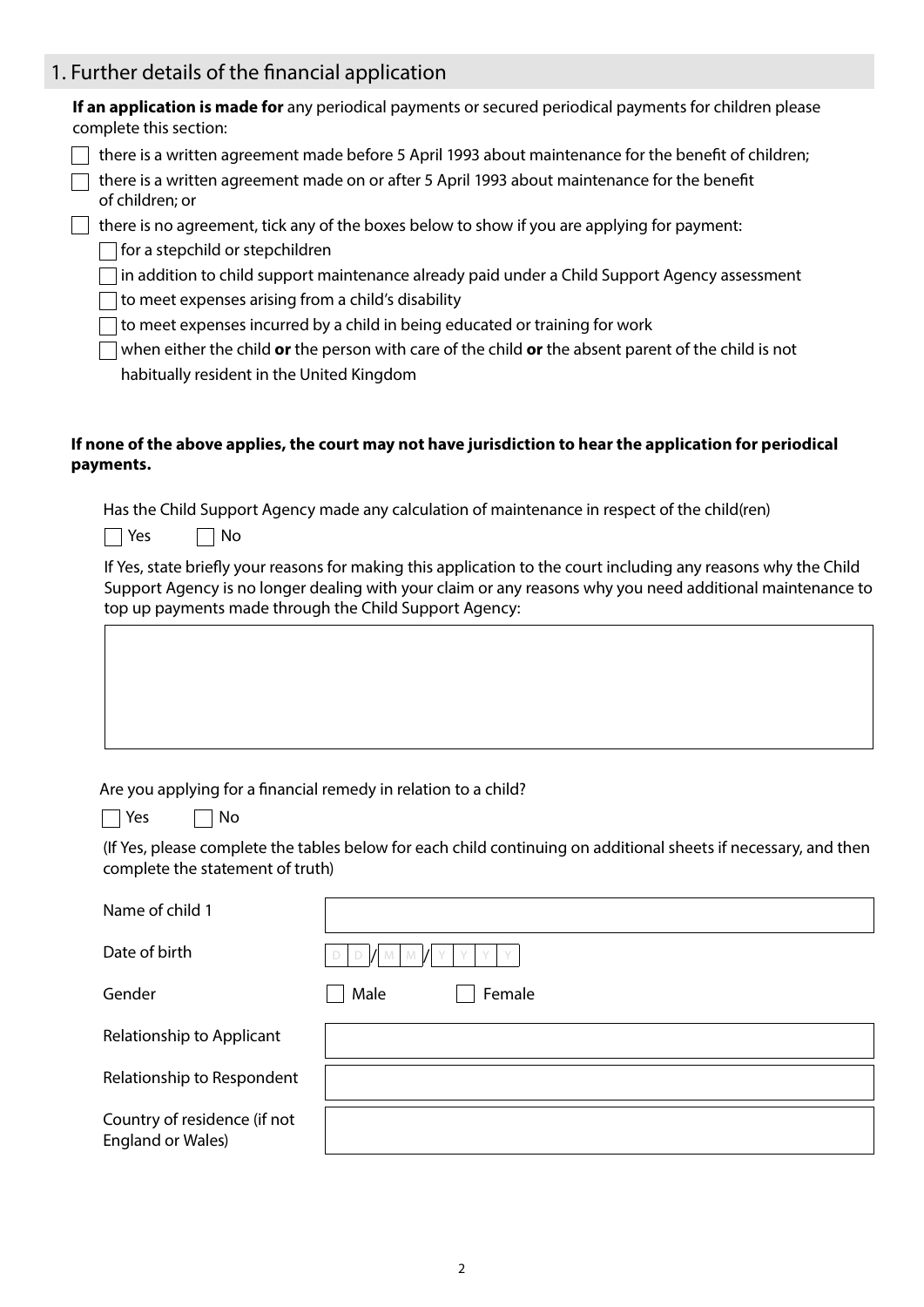| Name of child 2                                          |                                |
|----------------------------------------------------------|--------------------------------|
| Date of birth                                            | $D$ $D$ $M$ $M$<br>M<br>$\vee$ |
| Gender                                                   | Female<br>Male                 |
| Relationship to Applicant                                |                                |
| Relationship to Respondent                               |                                |
| Country of residence (if not<br><b>England or Wales)</b> |                                |

#### **Service details**

 $\Box$  I am not represented by a solicitor in these proceedings

 $\Box$  I am not represented by a solicitor in these proceedings but am receiving advice from a solicitor

 $\Box$  I am represented by a solicitor in these proceedings, who has signed Section 5, and all documents for my attention should be sent to my solicitor whose details are as follows:

#### **Solicitor's details**

| Name of solicitor |                                                            |               |  |
|-------------------|------------------------------------------------------------|---------------|--|
| Name of firm      |                                                            |               |  |
|                   | Address to which all documents should be sent for service: | Telephone no. |  |
|                   |                                                            | Fax no.       |  |
|                   |                                                            | DX no.        |  |
|                   | Postcode                                                   | Your ref.     |  |
|                   |                                                            |               |  |
| E-mail            |                                                            |               |  |

#### **Respondent's address for service**

| Postcode |
|----------|
|          |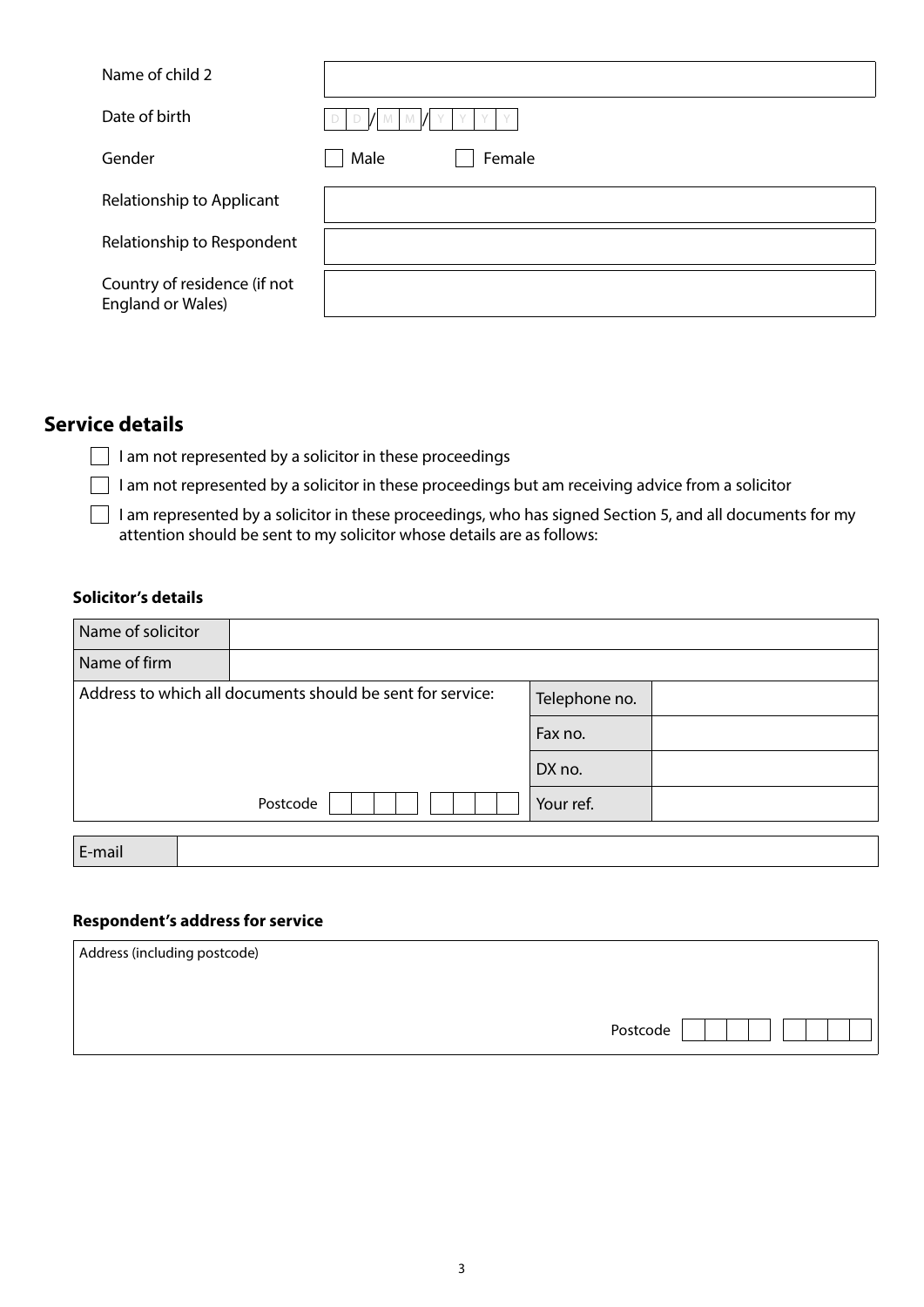### 2. Requirement to attend a Mediation, Information and Assessment Meeting (MIAM)

Before making an application for a financial remedy you must first attend a Mediation, Information and Assessment Meeting (MIAM). At the MIAM an authorised family mediator will consider with you (and the other party if present) whether family mediation, or another form of non-court dispute resolution, would be a more appropriate alternative to court. The mediator will also be able to sign post you to other help and support services.

You **must** have attended a MIAM before making this application **unless** the requirement to attend a MIAM does not apply because the financial order you are applying for:

- is for a consent order; **or**
- you are exempt from the requirement to attend a MIAM. (Some exemptions you can claim for yourself, others must be certified by an authorised family mediator).

In special circumstances such as where domestic violence is involved, you may not need to attend a MIAM. However, you will be asked to provide the judge with evidence (such as a police report to prove domestic violence has taken place) and should bring it to the first hearing.

All applicants must complete sections 1 and 2 and complete and sign section 6 of this form. **In addition**, you must tick one of the boxes below and ensure that you, your legal adviser or a family mediator completes (and where indicated signs) the relevant section(s) of this form as shown.

| 2a. Are you claiming<br>exemption from the<br>requirement to attend a<br>MIAM?                      | Yes | No. | If Yes, complete section 4.<br>If No, please answer question 2b.                                                         |
|-----------------------------------------------------------------------------------------------------|-----|-----|--------------------------------------------------------------------------------------------------------------------------|
| 2b. Has a family mediator<br>informed you that a<br>mediator's exemption<br>applies, and you do not | Yes | No  | If Yes, you must ensure that the family<br>mediator completes and signs section 5a.<br>If No, please answer question 2c. |
| need to attend a MIAM?<br>2c. Have you attended a                                                   |     |     | If Yes, you must ensure that the family                                                                                  |
| MIAM?                                                                                               | Yes | No  | mediator completes and signs section 5b.                                                                                 |

**If No**, you cannot make this application.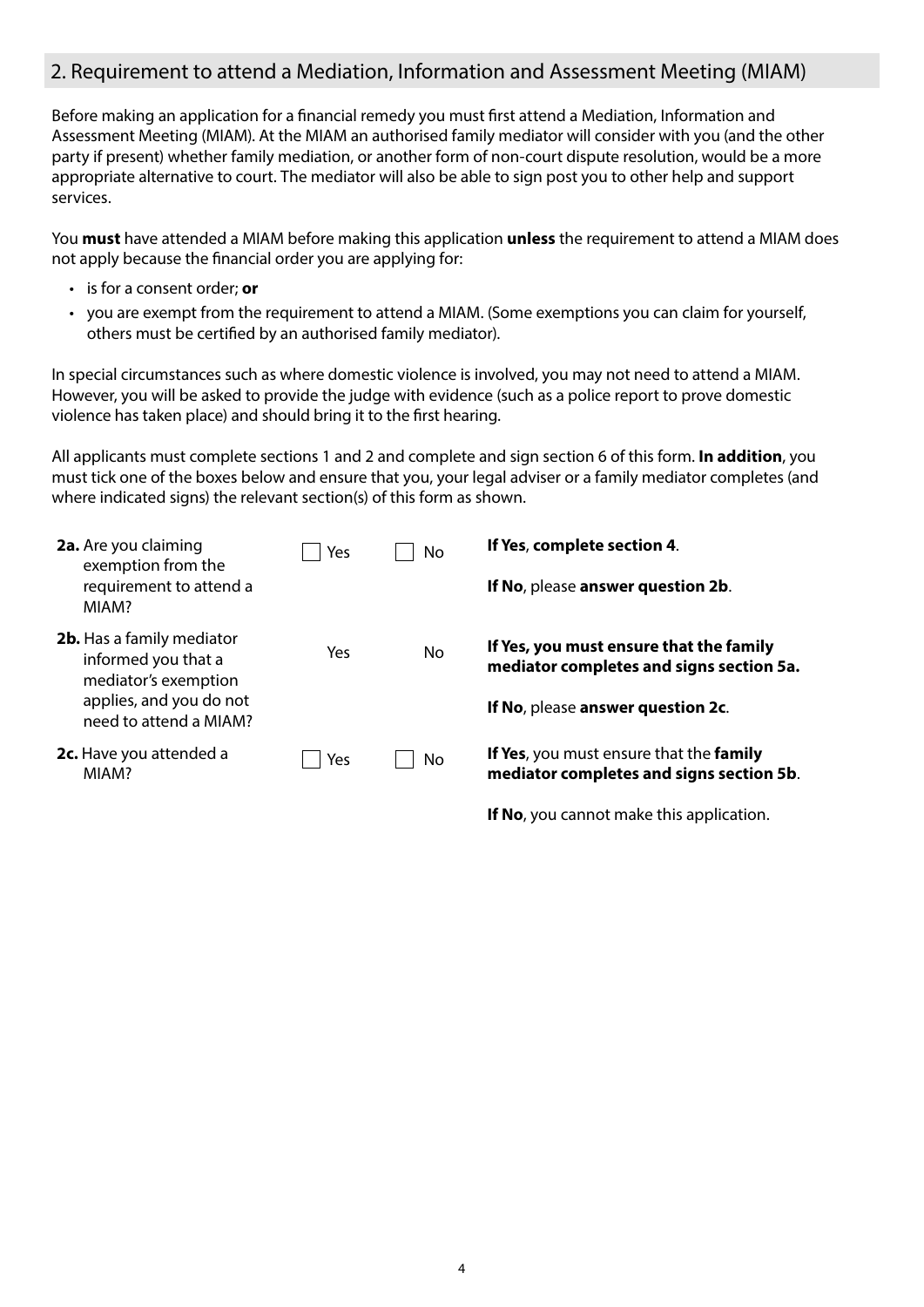# 3. Applicant and Respondent details

#### **Applicant's details**

| Name of Applicant                        | Name of Respondent                        |
|------------------------------------------|-------------------------------------------|
| Applicant's address (including postcode) | Respondent's address (including postcode) |
| Postcode<br>Telephone no.                | Postcode<br>Telephone no.                 |
| Ref.                                     | Ref.                                      |
| Email address                            | Email address                             |
| $\sim$ $\sim$<br>$\sim$                  | $\sim$<br>$\sim$ $\sim$<br>.              |

**Respondent's details**

Have there been any previous court orders or written agreements regarding financial arrangements?

 $\Box$  Yes  $\Box$  No

If Yes, please attach a copy of the order or written agreement. If the order is not available, please state the date, the terms, the parties and the court below: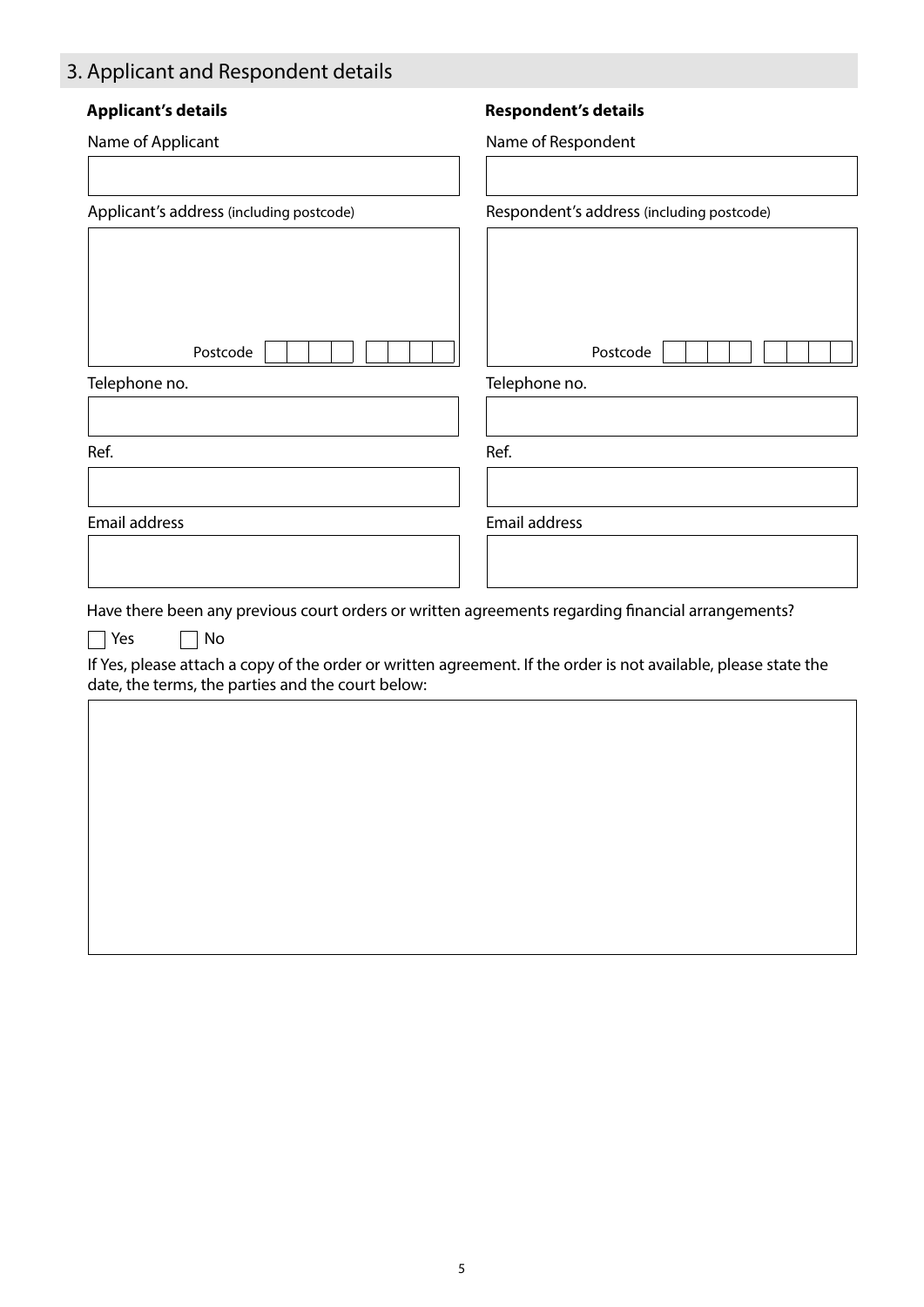## 4. Applicant claims exemption(s) from attendance at a Mediation, Information and Assessment Meeting (MIAM)

|                                                                                              | (To be completed by the person intending to make a court application or<br>their legal representative)                                                                                                                                                                                                                       |  |  |
|----------------------------------------------------------------------------------------------|------------------------------------------------------------------------------------------------------------------------------------------------------------------------------------------------------------------------------------------------------------------------------------------------------------------------------|--|--|
| The applicant has not attended a<br>MIAM because the following MIAM<br>exemption(s) applies: | Domestic violence (you must complete section 4a)                                                                                                                                                                                                                                                                             |  |  |
|                                                                                              | Urgency (you must complete section 4b)                                                                                                                                                                                                                                                                                       |  |  |
|                                                                                              | Previous MIAM attendance or previous MIAM exemption (you must<br>complete section 4c)                                                                                                                                                                                                                                        |  |  |
|                                                                                              | Other (you must complete section 4d)                                                                                                                                                                                                                                                                                         |  |  |
|                                                                                              | Now complete the relevant section 4a, b, c or d by ticking the<br>appropriate box(s)                                                                                                                                                                                                                                         |  |  |
| <b>Further details of MIAM</b><br>exemption(s) claimed by the<br>applicant                   | If you have claimed a MIAM exemption above you must also tick the relevant<br>box(s), as shown below to confirm that you have the necessary evidence to<br>support your ground(s) for exemption and should bring it to the first hearing.<br>Where you are asked to provide additional details you must do so.               |  |  |
| <b>Section 4a - Domestic violence</b><br>evidence                                            | The applicant confirms that there is evidence of domestic violence, as<br>specified below:                                                                                                                                                                                                                                   |  |  |
|                                                                                              | evidence that a prospective party has been arrested for a relevant domestic<br>violence offence;                                                                                                                                                                                                                             |  |  |
|                                                                                              | evidence of a relevant police caution for a domestic violence offence;                                                                                                                                                                                                                                                       |  |  |
|                                                                                              | evidence of relevant criminal proceedings for a domestic violence offence<br>which have not concluded;                                                                                                                                                                                                                       |  |  |
|                                                                                              | evidence of a relevant conviction for a domestic violence offence;                                                                                                                                                                                                                                                           |  |  |
|                                                                                              | a court order binding a prospective party over in connection with a domestic<br>violence offence;                                                                                                                                                                                                                            |  |  |
|                                                                                              | a domestic violence protection notice issued under section 24 of the Crime<br>and Security Act 2010 against a prospective party;                                                                                                                                                                                             |  |  |
|                                                                                              | a relevant protective injunction;                                                                                                                                                                                                                                                                                            |  |  |
|                                                                                              | an undertaking given in England and Wales under section 46 or 63E of<br>the Family Law Act 1996 (or given in Scotland or Northern Ireland in place<br>of a protective injunction) by a prospective party, provided that a cross-<br>undertaking relating to domestic violence was not given by another<br>prospective party; |  |  |
|                                                                                              | $\vert$ a copy of a finding of fact, made in proceedings in the United Kingdom, that<br>there has been domestic violence by a prospective party;                                                                                                                                                                             |  |  |
|                                                                                              | an expert report produced as evidence in proceedings in the United Kingdom<br>for the benefit of a court or tribunal confirming that a person with whom a<br>prospective party is or was in a family relationship, was assessed as being, or<br>at risk of being, a victim of domestic violence by that prospective party;   |  |  |
|                                                                                              | a letter or report from an appropriate health professional confirming that-                                                                                                                                                                                                                                                  |  |  |
|                                                                                              | (i) that professional, or another appropriate health professional, has<br>examined a prospective party in person; and                                                                                                                                                                                                        |  |  |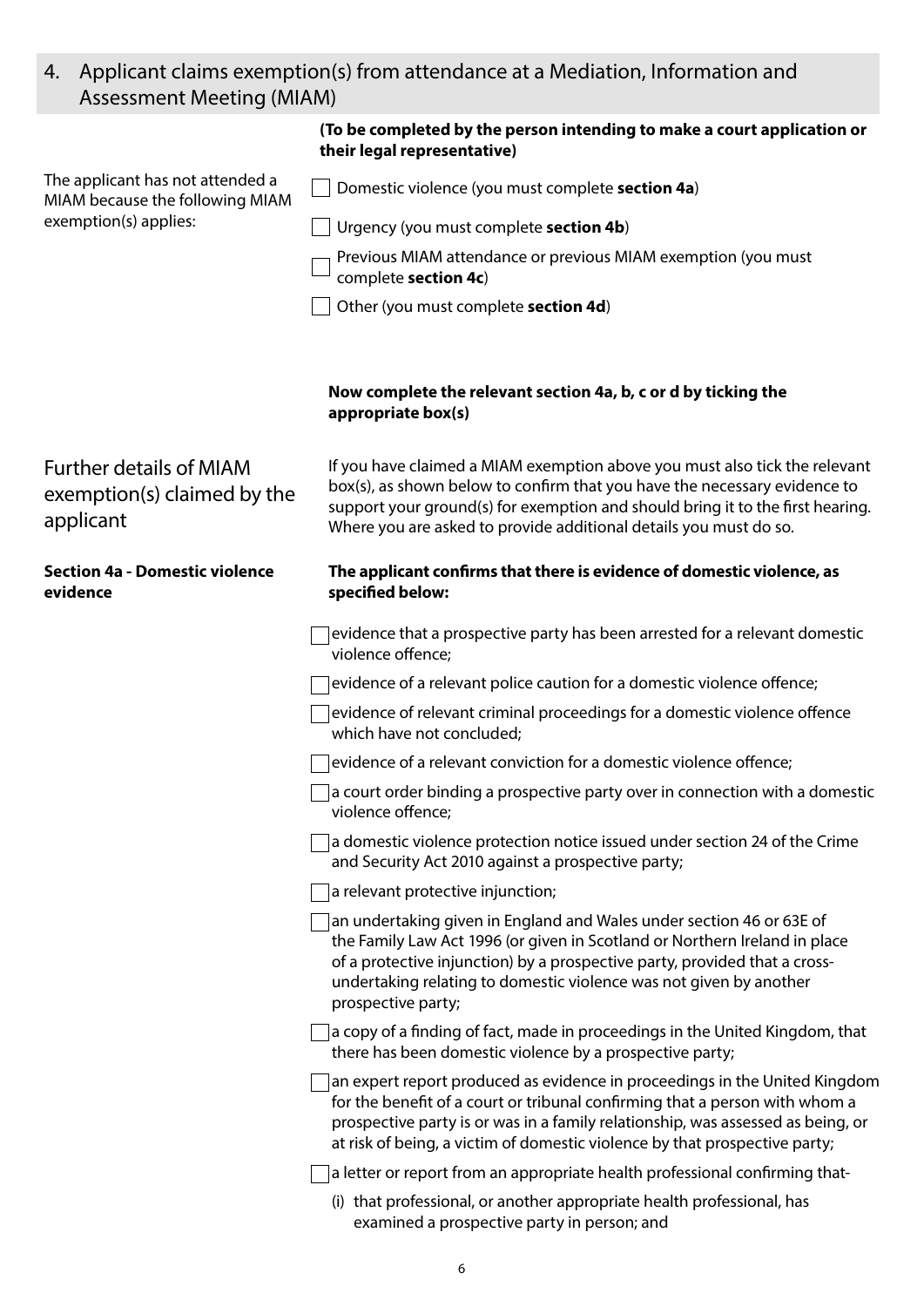#### Section 4a - Domestic violence evidence - **continued**

| (ii) in the reasonable professional judgment of the author or the examining  |
|------------------------------------------------------------------------------|
| appropriate health professional, that prospective party has, or has had,     |
| injuries or a condition consistent with being a victim of domestic violence; |

 $\Box$  a letter or report from-

- (i) the appropriate health professional who made the referral described below;
- (ii) an appropriate health professional who has access to the medical records of the prospective party referred to below; or

(iii)the person to whom the referral described below was made;

confirming that there was a referral by an appropriate health professional of a prospective party to a person who provides specialist support or assistance for victims of, or those at risk of, domestic violence;

 $\Box$  a letter from any person who is a member of a multi-agency risk assessment conference (or other suitable local safeguarding forum) confirming that a prospective party, or a person with whom that prospective party is in a family relationship, is or has been at risk of harm from domestic violence by another prospective party;

a letter from an independent domestic violence advisor confirming that they are providing support to a prospective party;

 $\Box$  a letter from an independent sexual violence advisor confirming that they are providing support to a prospective party relating to sexual violence by another prospective party;

 $\Box$  a letter from an officer employed by a local authority or housing association (or their equivalent in Scotland or Northern Ireland) for the purpose of supporting tenants containing-

- (i) a statement to the effect that, in their reasonable professional judgment, a person with whom a prospective party is or has been in a family relationship is, or is at risk of being, a victim of domestic violence by that prospective party;
- (ii) a description of the specific matters relied upon to support that judgment; and

(iii)a description of the support they provided to the victim of domestic violence or the person at risk of domestic violence by that prospective party;

 $\sqcap$  a letter which-

- (i) is from an organisation providing domestic violence support services, or a registered charity, which letter confirms that it-
	- (a) is situated in England and Wales,
	- (b) has been operating for an uninterrupted period of six months or more; and
	- (c) provided a prospective party with support in relation to that person's needs as a victim, or a person at risk, of domestic violence; and
- (ii) contains-
	- (a) a statement to the effect that, in the reasonable professional judgment of the author of the letter, the prospective party is, or is at risk of being, a victim of domestic violence;
	- (b) a description of the specific matters relied upon to support that judgment;
	- (c) a description of the support provided to the prospective party; and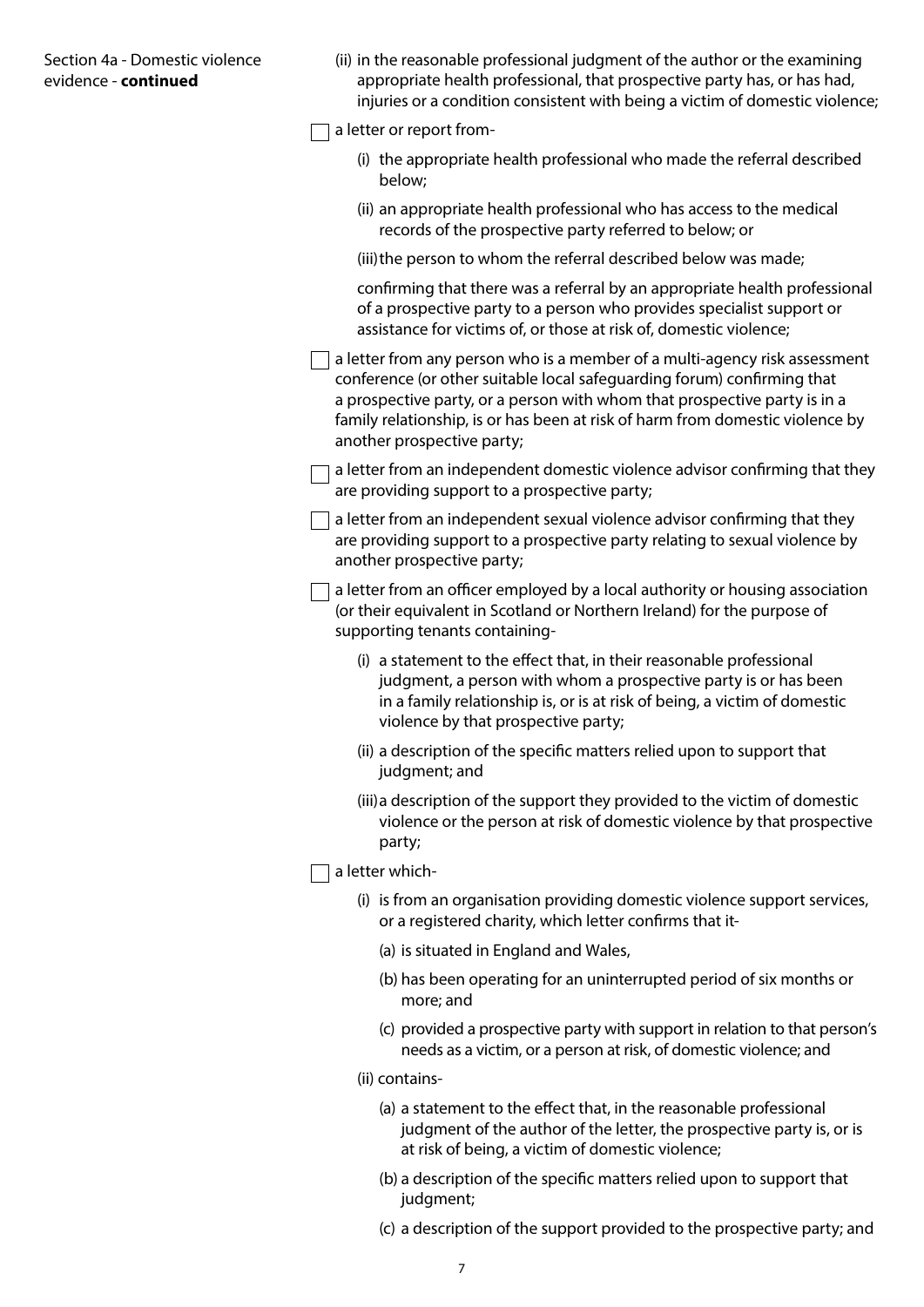| Section 4a - Domestic violence<br>evidence - continued | (d) a statement of the reasons why the prospective party needed that<br>support;                                                                                                                                                                                                                                                                                               |
|--------------------------------------------------------|--------------------------------------------------------------------------------------------------------------------------------------------------------------------------------------------------------------------------------------------------------------------------------------------------------------------------------------------------------------------------------|
|                                                        | a letter or report from an organisation providing domestic violence support<br>services in the United Kingdom confirming-                                                                                                                                                                                                                                                      |
|                                                        | (i) that a person with whom a prospective party is or was in a family<br>relationship was refused admission to a refuge;                                                                                                                                                                                                                                                       |
|                                                        | (ii) the date on which they were refused admission to the refuge; and                                                                                                                                                                                                                                                                                                          |
|                                                        | (iii) they sought admission to the refuge because of allegations of<br>domestic violence by the prospective party referred to in paragraph (i);                                                                                                                                                                                                                                |
|                                                        | a letter from a public authority confirming that a person with whom a<br>prospective party is or was in a family relationship, was assessed as being, or<br>at risk of being, a victim of domestic violence by that prospective party (or a<br>copy of that assessment);                                                                                                       |
|                                                        | a letter from the Secretary of State for the Home Department confirming that<br>a prospective party has been granted leave to remain in the United Kingdom<br>under paragraph 289B of the Rules made by the Home Secretary under<br>section 3(2) of the Immigration Act 1971, which can be found at https://www.<br>gov.uk/guidance/immigration-rules/immigration-rules-index; |
|                                                        | evidence which demonstrates that a prospective party has been, or is at risk<br>of being, the victim of domestic violence by another prospective party in the<br>form of abuse which relates to financial matters.                                                                                                                                                             |
| <b>Section 4b - Urgency</b>                            | The applicant confirms that the application must be made urgently<br>because:                                                                                                                                                                                                                                                                                                  |
|                                                        | there is risk to the life, liberty or physical safety of the prospective applicant<br>or his or her family or his or her home; or                                                                                                                                                                                                                                              |
|                                                        | any delay caused by attending a MIAM would cause-                                                                                                                                                                                                                                                                                                                              |
|                                                        | a significant risk of a miscarriage of justice; or                                                                                                                                                                                                                                                                                                                             |
|                                                        | unreasonable hardship to the prospective applicant; or                                                                                                                                                                                                                                                                                                                         |
|                                                        | irretrievable problems in dealing with the dispute (including the<br>irretrievable loss of significant evidence); or                                                                                                                                                                                                                                                           |
|                                                        | there is a significant risk that in the period necessary to schedule and attend<br>a MIAM, proceedings relating to the dispute will be brought in another state<br>in which a valid claim to jurisdiction may exist, such that a court in that other<br>State would be seized of the dispute before a court in England and Wales.                                              |
| <b>Section 4c - Previous MIAM</b>                      | The applicant confirms that one of the following applies:                                                                                                                                                                                                                                                                                                                      |
| attendance or MIAM exemption                           | in the 4 months prior to making the application, the person attended a MIAM<br>or participated in another form of non-court dispute resolution relating to<br>the same or substantially the same dispute; or                                                                                                                                                                   |
|                                                        | at the time of making the application, the person is participating in another<br>form of non-court dispute resolution relating to the same or substantially the<br>same dispute; or                                                                                                                                                                                            |
|                                                        | in the 4 months prior to making the application, the person filed a relevant<br>family application confirming that a MIAM exemption applied and that<br>application related to the same or substantially the same dispute; or                                                                                                                                                  |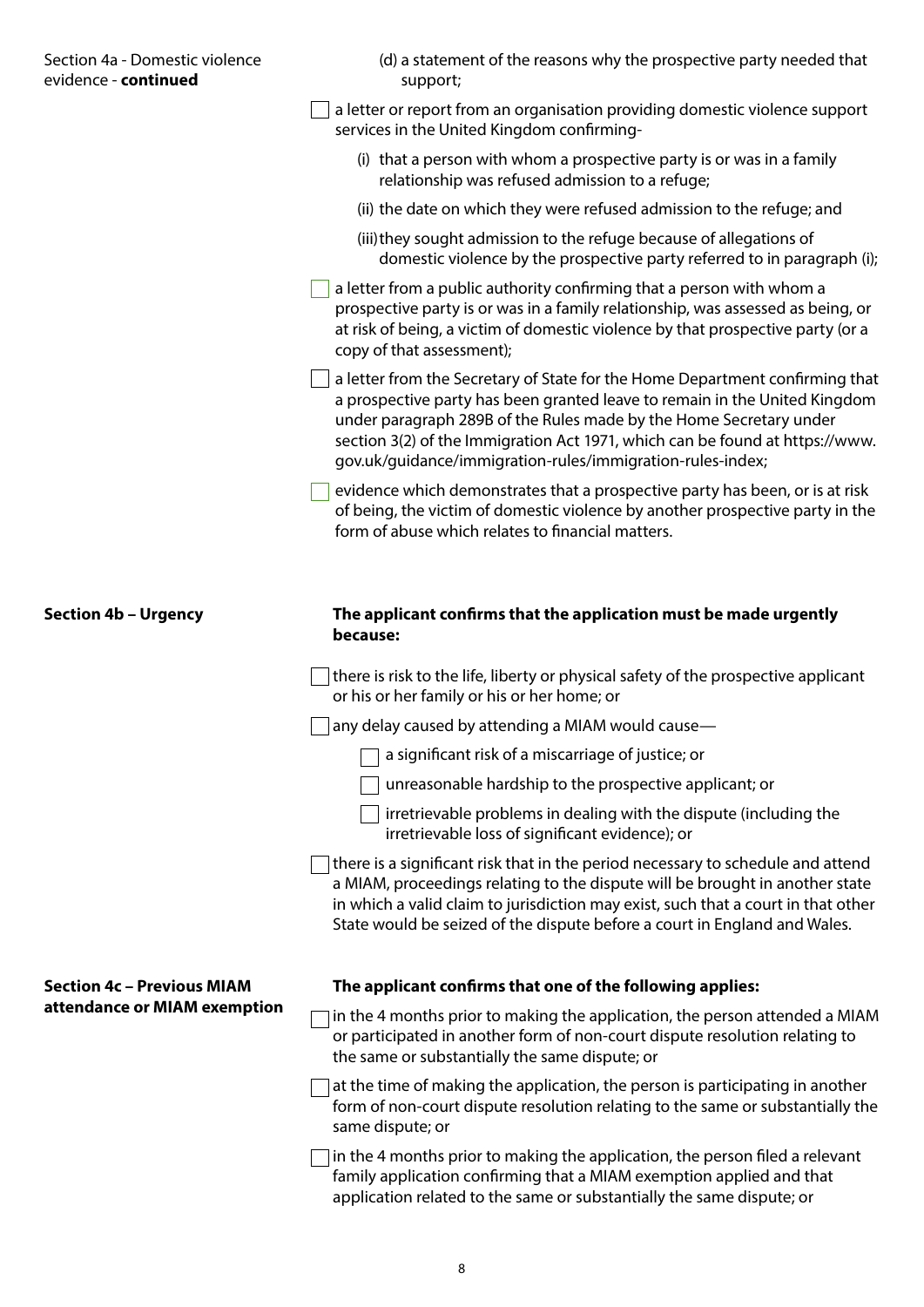| Section 4c - Previous MIAM<br>attendance or MIAM exemption -<br>continued | the application would be made in existing proceedings which are continuing<br>and the prospective applicant attended a MIAM before initiating those<br>proceedings; or                                                                                                                                                                                                                                                                                                                                                                                                                                                                                                                                                 |  |  |
|---------------------------------------------------------------------------|------------------------------------------------------------------------------------------------------------------------------------------------------------------------------------------------------------------------------------------------------------------------------------------------------------------------------------------------------------------------------------------------------------------------------------------------------------------------------------------------------------------------------------------------------------------------------------------------------------------------------------------------------------------------------------------------------------------------|--|--|
|                                                                           | the application would be made in existing proceedings which are continuing<br>and a MIAM exemption applied to the application for those proceedings.                                                                                                                                                                                                                                                                                                                                                                                                                                                                                                                                                                   |  |  |
| <b>Section 4d - Other exemptions</b>                                      | The applicant confirms that one of the following other grounds for<br>exemption applies:                                                                                                                                                                                                                                                                                                                                                                                                                                                                                                                                                                                                                               |  |  |
|                                                                           | evidence that the prospective applicant is bankrupt exists in one of the<br>following forms:                                                                                                                                                                                                                                                                                                                                                                                                                                                                                                                                                                                                                           |  |  |
|                                                                           | application by the prospective applicant for a bankruptcy order;                                                                                                                                                                                                                                                                                                                                                                                                                                                                                                                                                                                                                                                       |  |  |
|                                                                           | petition by a creditor of the prospective applicant for a bankruptcy<br>order; or                                                                                                                                                                                                                                                                                                                                                                                                                                                                                                                                                                                                                                      |  |  |
|                                                                           | a bankruptcy order in respect of the prospective applicant.                                                                                                                                                                                                                                                                                                                                                                                                                                                                                                                                                                                                                                                            |  |  |
|                                                                           | the prospective applicant does not have sufficient contact details for any of<br>the prospective respondents to enable a family mediator to contact any of<br>the prospective respondents for the purpose of scheduling the MIAM.                                                                                                                                                                                                                                                                                                                                                                                                                                                                                      |  |  |
|                                                                           | the application would be made without notice (Paragraph 5.1 of Practice<br>Direction 18A sets out the circumstances in which applications may be made<br>without notice.)                                                                                                                                                                                                                                                                                                                                                                                                                                                                                                                                              |  |  |
|                                                                           | (i) the prospective applicant is or all of the prospective respondents are<br>subject to a disability or other inability that would prevent attendance at a<br>MIAM unless appropriate facilities can be offered by an authorised mediator;<br>(ii) the prospective applicant has contacted as many authorised family<br>mediators as have an office within fifteen miles of his or her home (or three<br>of them if there are three or more), and all have stated that they are unable<br>to provide such facilities; and (iii)the names, postal addresses and telephone<br>numbers or e-mail addresses for such authorised family mediators, and the<br>dates of contact, can be provided to the court if requested. |  |  |
|                                                                           | the prospective applicant or all of the prospective respondents cannot<br>attend a MIAM because he or she is, or they are, as the case may be (i) in<br>prison or any other institution in which he or she is or they are required to be<br>detained; (ii) subject to conditions of bail that prevent contact with the other<br>person; or (iii) subject to a licence with a prohibited contact requirement in<br>relation to the other person.                                                                                                                                                                                                                                                                        |  |  |
|                                                                           | the prospective applicant or all of the prospective respondents are not<br>habitually resident in England and Wales.                                                                                                                                                                                                                                                                                                                                                                                                                                                                                                                                                                                                   |  |  |
|                                                                           | a child is one of the prospective parties by virtue of Rule 12.3(1).                                                                                                                                                                                                                                                                                                                                                                                                                                                                                                                                                                                                                                                   |  |  |
|                                                                           | (i) the prospective applicant has contacted as many authorised family<br>mediators as have an office within fifteen miles of his or her home (or three<br>of them if there are three or more), and all of them have stated that they are<br>not available to conduct a MIAM within fifteen business days of the date<br>of contact; and (ii) the names, postal addresses and telephone numbers<br>or e-mail addresses for such authorised family mediators, and the dates of<br>contact, can be provided to the court if requested.                                                                                                                                                                                    |  |  |
|                                                                           | there is no authorised family mediator with an office within fifteen miles of<br>the prospective applicant's home.                                                                                                                                                                                                                                                                                                                                                                                                                                                                                                                                                                                                     |  |  |

#### **Now complete Section 6.**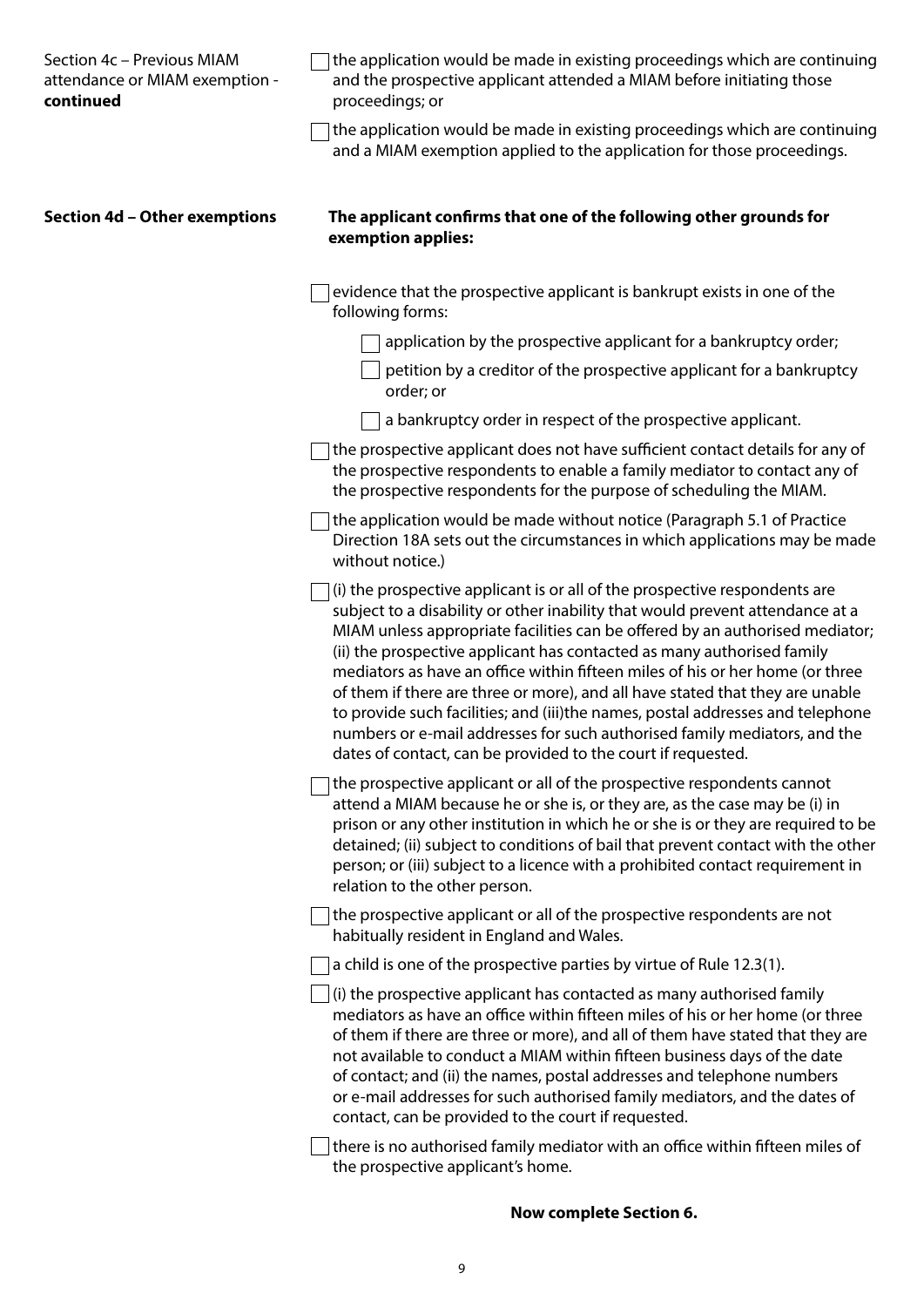5. Mediator certifies that the prospective applicant is exempt from attendance at Mediation Information and Assessment Meeting (MIAM) or confirms MIAM attendance

|     | (tick the boxes that apply)     | (To be completed and signed by the authorised family mediator)                                                                                                                                |
|-----|---------------------------------|-----------------------------------------------------------------------------------------------------------------------------------------------------------------------------------------------|
| 5a. |                                 | The following MIAM exemption(s) applies:                                                                                                                                                      |
|     |                                 | An authorised family mediator confirms that he or she is satisfied that -                                                                                                                     |
|     |                                 | (a) mediation is not suitable as a means of resolving the dispute because<br>none of the respondents is willing to attend a MIAM; or                                                          |
|     | appointment; or                 | (b) mediation is not suitable as a means of resolving the dispute because<br>all of the respondents failed without good reason to attend a MIAM                                               |
|     |                                 | (c) mediation is otherwise not suitable as a means of resolving the dispute.                                                                                                                  |
| 5b. |                                 | The prospective applicant attended a MIAM:                                                                                                                                                    |
|     |                                 | The prospective applicant only attended a MIAM.                                                                                                                                               |
|     |                                 | The prospective applicant and respondent party(s) attended the MIAM together.                                                                                                                 |
|     | MIAM.                           | The prospective applicant and respondent(s) have each attended a separate                                                                                                                     |
|     |                                 | The prospective respondent party(s) has/have made or is/are making<br>arrangements to attend a separate MIAM.                                                                                 |
|     |                                 | Mediation or other form of Dispute Resolution is not proceeding because:                                                                                                                      |
|     |                                 | The applicant has attended a MIAM alone and                                                                                                                                                   |
|     |                                 | • the applicant does not wish to start or continue mediation; or<br>the mediator has determined that mediation is unsuitable; or<br>the respondent did not wish to attend a MIAM              |
|     | together) and                   | Both the applicant and respondent have attended a MIAM (separately or                                                                                                                         |
|     | $\bullet$                       | the applicant does not wish to start or continue mediation; or<br>the respondent does not wish to start or continue mediation; or<br>the mediator has determined that mediation is unsuitable |
|     | Mediation has started, but has: |                                                                                                                                                                                               |
|     | $\bullet$                       | broken down; or<br>concluded with some or all issues unresolved                                                                                                                               |
|     | Signed                          |                                                                                                                                                                                               |
|     |                                 | <b>Authorised Family Mediator</b>                                                                                                                                                             |
|     |                                 | (a family mediator who is authorised to undertake MIAMs)                                                                                                                                      |
|     | <b>FMC</b><br>Registration no.  |                                                                                                                                                                                               |
|     | Family<br>Mediation             |                                                                                                                                                                                               |
|     | Service name                    |                                                                                                                                                                                               |
|     | Sole trader<br>name             |                                                                                                                                                                                               |
|     | Address                         |                                                                                                                                                                                               |
|     | Dated                           |                                                                                                                                                                                               |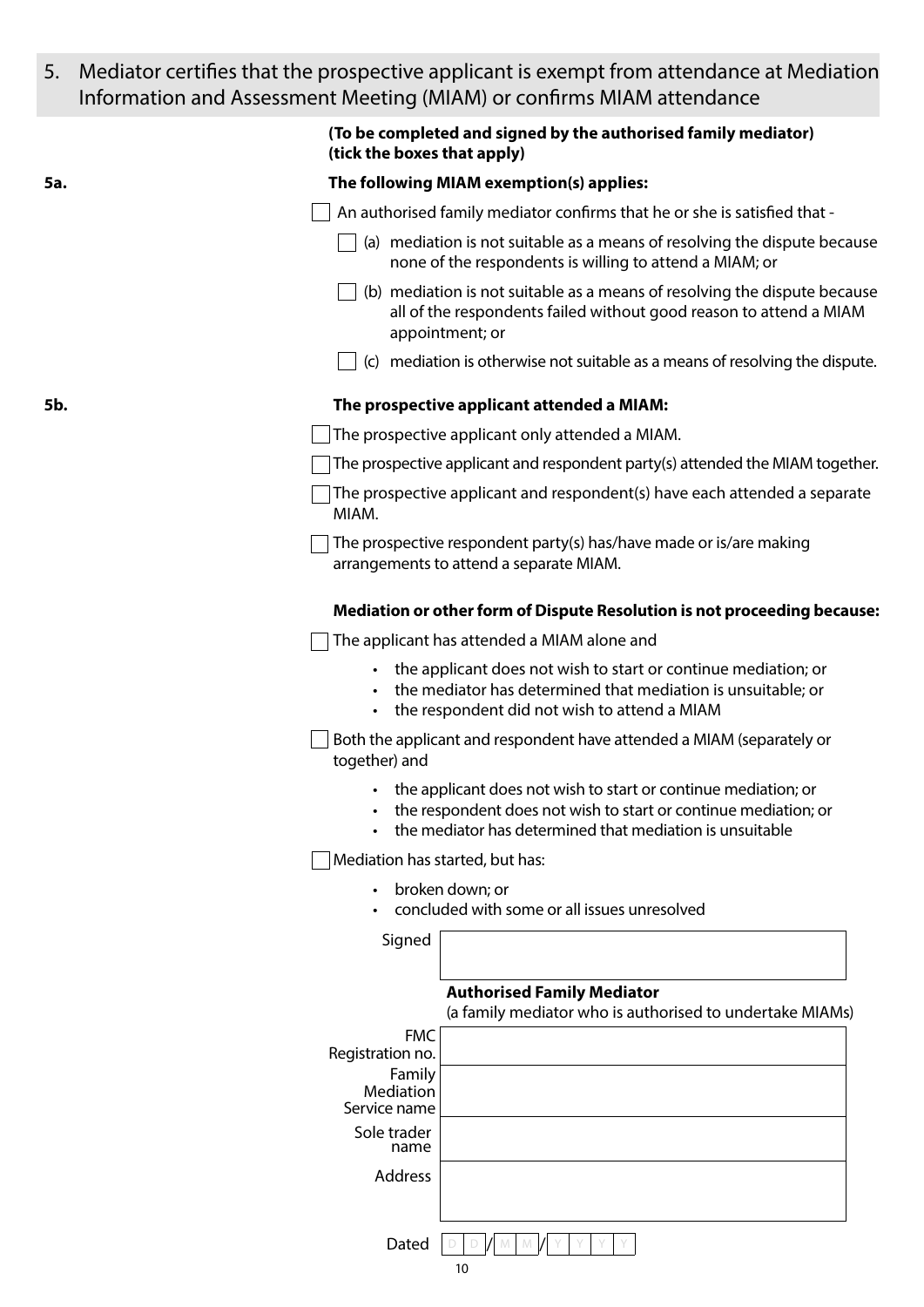\*delete as appropriate

\*[I believe] [the Applicant believes] that the facts stated in this application are true

\*I am duly authorised by the Applicant to sign this statement

| Print full name                              |                                                         |       |
|----------------------------------------------|---------------------------------------------------------|-------|
| Name of Applicant's<br>solicitor's firm      |                                                         |       |
| Address of solicitor's<br>firm               |                                                         |       |
| Signed                                       |                                                         | Dated |
|                                              | (Applicant) (Litigation friend) (Applicant's solicitor) |       |
| Position or office held                      |                                                         |       |
| (if signing on behalf of firm or<br>company) |                                                         |       |

**Proceedings for contempt of court may be brought against a person who makes or causes to be made, a false statement in a document verified by a statement of truth.**

# **Checklist for completing Form A1**

#### Page 1

- $\Box$  Write in your full name and the full name of the respondent.
- $\Box$  Tick the type of financial remedy you are applying for
- $\Box$  Tick if you are applying for an order by consent in the terms of a written agreement (a consent order).

#### Page 2

 $\Box$  Tick the relevant box(s) to provide further details about the financial remedy you are applying for, and provide additional information where shown.

#### Page 3

- $\Box$  Complete the remaining details about the financial remedy you are applying for.
- Answer questions 2a to 2c about whether a MIAM exemption applies or whether you have attended a MIAM.

#### Page 4

- $\Box$  Complete the applicant and respondent details. Pages 5 to 8
- $\Box$  If you answered question 2a on page 3 with "yes" you must tick one of the first four boxes box in section 4 to indicate the category of MIAM exemption that you are claiming. You must then complete section 4a, b, c, or d as shown.

Page 9

- $\Box$  If a family mediator needs to certify that a mediator's exemption applies you must ask them to complete section 5a of this form and sign where shown.
- $\Box$  If you have attended a MIAM you must ask the family mediator who conducted it to complete section 5b of the form and sign where shown.

#### Page 10

 $\Box$  Check that you (or your solicitor if relevant) have completed and signed section 6.

#### **What you do next**

You should normally make your application to the Designated Family Centre for your area. You can find this, and a full list of courts and what type of work they do online at [courttribunalfinder.service.gov.uk](https://courttribunalfinder.service.gov.uk) 

#### **Fees**

You may need to pay a fee with your application. You should read leaflet EX50 Civil and family court fees to find out what fee, if any, you need to pay. This leaflet is available from your local court or online at [hmctsformfinder.justice.gov.uk](https://hmctsformfinder.justice.gov.uk)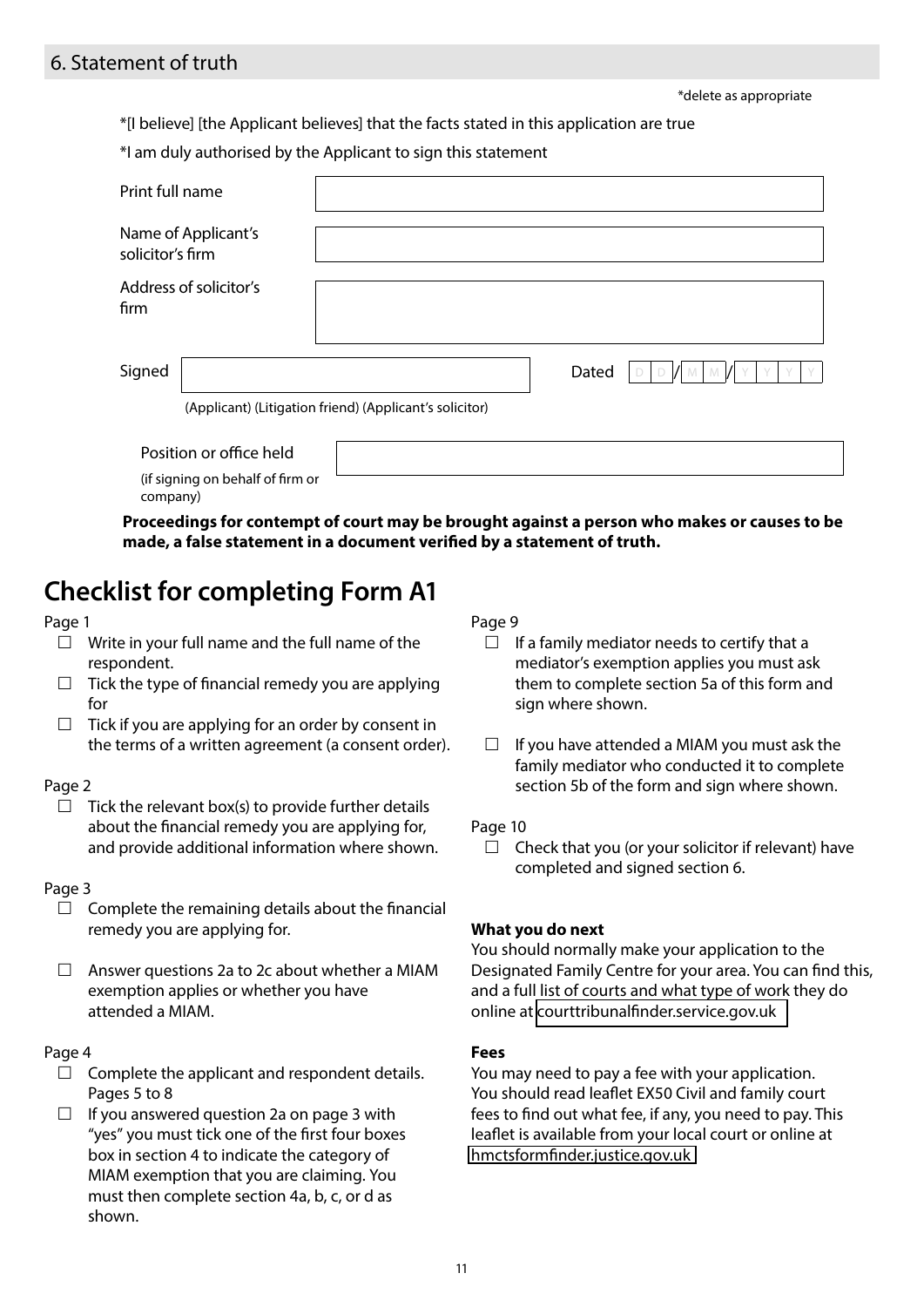#### **General information for completing this form**

- 1. You need to complete this form if you want to ask the court to make an order for a financial remedy. You must tick the relevant box(s) on pages 1 and 2 to indicate which type of order(s) you are applying for.
- 2. Pages 1 and 2 set out the core information you need to provide if you wish to make an application to the court. You or your solicitor must also sign and date the Section 6 of this form.
- 3. If you are applying for an order by consent you should tick the box on page 1 to make this clear and attach the draft order with this application

#### **Requirement to attend a Mediation, Information and Assessment Meeting**

- 4. It is now a legal requirement that, unless an exemption applies, a person who wishes to apply to court for a financial order must first attend a Mediation, Information and Assessment Meeting (a MIAM). At the stage before proceedings the other party (the respondent) is expected to attend either the same MIAM or a separate MIAM.
- 5. At the MIAM, a trained family mediator will give you (the applicant) and the other person if present (the respondent) information about family mediation and other types of non-court dispute resolution. They will consider with you whether non-court dispute resolution would be an appropriate way to resolve the dispute. It is then for the applicant and respondent to decide whether or not to do so.
- 6. The requirement for the applicant to attend a MIAM does not apply if a financial order is being applied for and the other person (respondent) is in agreement about what you are asking the court to order (the order is a "consent order").
- 7. You or your solicitor must tick the relevant box in Section 2 of this form so that the court knows whether the MIAM requirement applies, whether an exemption applies (and why) or whether you have attended a MIAM.

#### **MIAM exemptions and MIAM attendance**

- 8. As the applicant you are expected to have contacted an authorised family mediator in order to make arrangements to attend a MIAM unless:
	- the MIAM requirement does not apply for the reason explained at paragraph 6 of these notes, or
	- you are claiming a MIAM exemption, or a family mediator certifies that a mediator's exemption applies.
- 9. You can find an authorised family mediator by using the 'Find your local mediator' search facility available at: www.familymediationcouncil.org.uk
- 10. You should give the mediator the contact details of the other person so that the family mediator can contact them to check their willingness to attend a MIAM. If the other persons (or none of the other persons if there is more than one respondent) are unwilling to attend a MIAM this is a ground for the family mediator to exempt you from attending a MIAM.
- 11. If you or your solicitor believe that you have grounds for claiming exemption from MIAM attendance you or your solicitor must tick the relevant box in Section 2 of this form and complete Section 4.
- 12. If a family mediator wishes to certify that a mediator's exemption applies, so that you do not need to attend a MIAM, you must ask the family mediator to complete Section 5a of this form and sign it where shown.
- 13. If you have attended a MIAM you must ask the family mediator who conducted the MIAM to complete Section 5b of this form and sign it where shown.
- 14. If you claim a MIAM exemption and make an application to the court, the court will inquire into the grounds for exemption. The court may ask you to produce written evidence (see Section 4 of this form for details against each exemption shown).
- 15. If the court determines that the exemption was not validly claimed it may direct you, or you and the other party, to attend a MIAM and, if the case has already progressed to the first hearing, may adjourn the case to enable you to make arrangements to attend a MIAM.
- 16. The detailed procedure relating to the MIAM requirement and MIAM exemptions and attendance is set out in Part 3 of the Family Procedure Rules and in supporting Practice Direction 3A (judicial [guidance\). These are available online at: www.justice.](http://www.justice.gov.uk/courts/procedure-rules/family/practice_directions/pd_part_03a) gov.uk/courts/ procedure-rules/family/practice\_ directions/pd\_ part\_03a

#### **Paying for MIAM attendance or for family mediation**

- 17. Legal aid is available for MIAMs and for family mediation. If you are eligible for legal aid you could receive both the MIAM and mediation sessions free of charge, as well as some advice from a solicitor to support you in the mediation process.
- 18. If you, or the prospective respondent, is eligible for Legal Aid then the total cost of MIAM attendance can be met by the Legal Aid Agency, whether you and the prospective respondent attend the same MIAM or separate MIAMs.